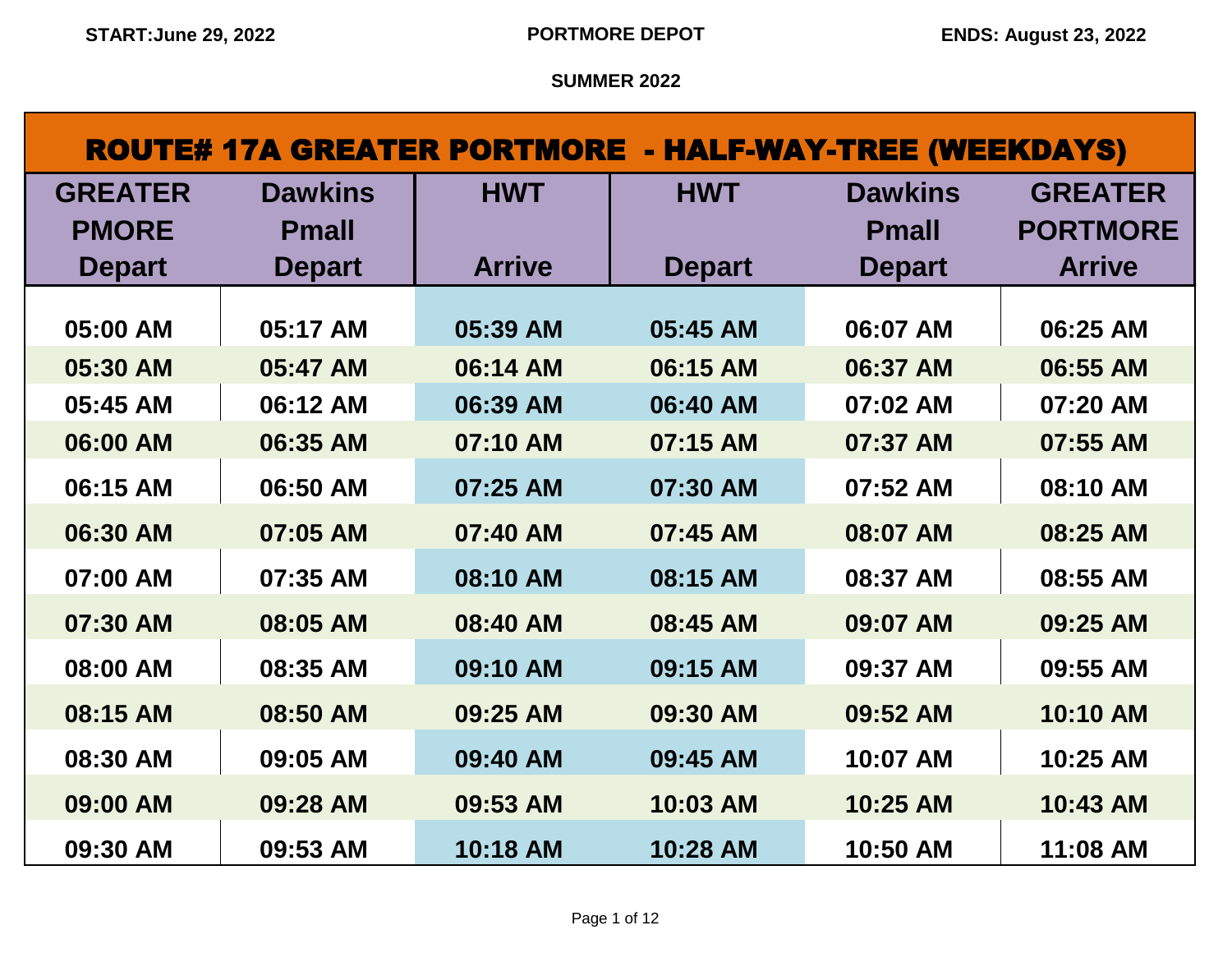| 10:00 AM | 10:23 AM | 10:48 AM   | 10:53 AM | 11:15 AM | 11:33 AM |
|----------|----------|------------|----------|----------|----------|
| 10:15 AM | 10:38 AM | 11:03 AM   | 11:08 AM | 11:30 AM | 11:48 AM |
| 10:30 AM | 10:53 AM | 11:18 AM   | 11:23 AM | 11:45 AM | 12:03 PM |
| 10:55 AM | 11:18 AM | $11:43$ AM | 11:48 AM | 12:10 PM | 12:28 PM |
| 11:10 AM | 11:33 AM | 11:58 AM   | 12:03 PM | 12:25 PM | 12:43 PM |
| 11:20 AM | 11:43 AM | 12:08 PM   | 12:13 PM | 12:35 PM | 12:53 PM |
| 11:35 AM | 11:58 AM | 12:23 PM   | 12:28 PM | 12:50 PM | 01:08 PM |
| 11:55 AM | 12:18 PM | 12:43 PM   | 12:48 PM | 01:10 PM | 01:28 PM |
| 12:05 PM | 12:28 PM | 12:53 PM   | 12:58 PM | 01:20 PM | 01:38 PM |
| 12:35 PM | 12:58 PM | 01:23 PM   | 01:35 PM | 01:57 PM | 02:15 PM |
| 12:45 PM | 01:08 PM | 01:33 PM   | 01:40 PM | 02:02 PM | 02:20 PM |
| 01:00 PM | 01:23 PM | 01:48 PM   | 01:53 PM | 02:15 PM | 02:33 PM |
| 01:10 PM | 01:33 PM | 01:58 PM   | 02:03 PM | 02:25 PM | 02:43 PM |
| 01:25 PM | 01:48 PM | 02:13 PM   |          |          |          |
| 01:35 PM | 01:58 PM | 02:23 PM   | 02:28 PM | 02:50 PM | 03:15 PM |
| 01:45 PM | 02:08 PM | 02:33 PM   | 02:38 PM | 03:00 PM | 03:25 PM |
| 02:15 PM | 02:38 PM | 03:03 PM   | 03:08 PM | 03:30 PM | 03:55 PM |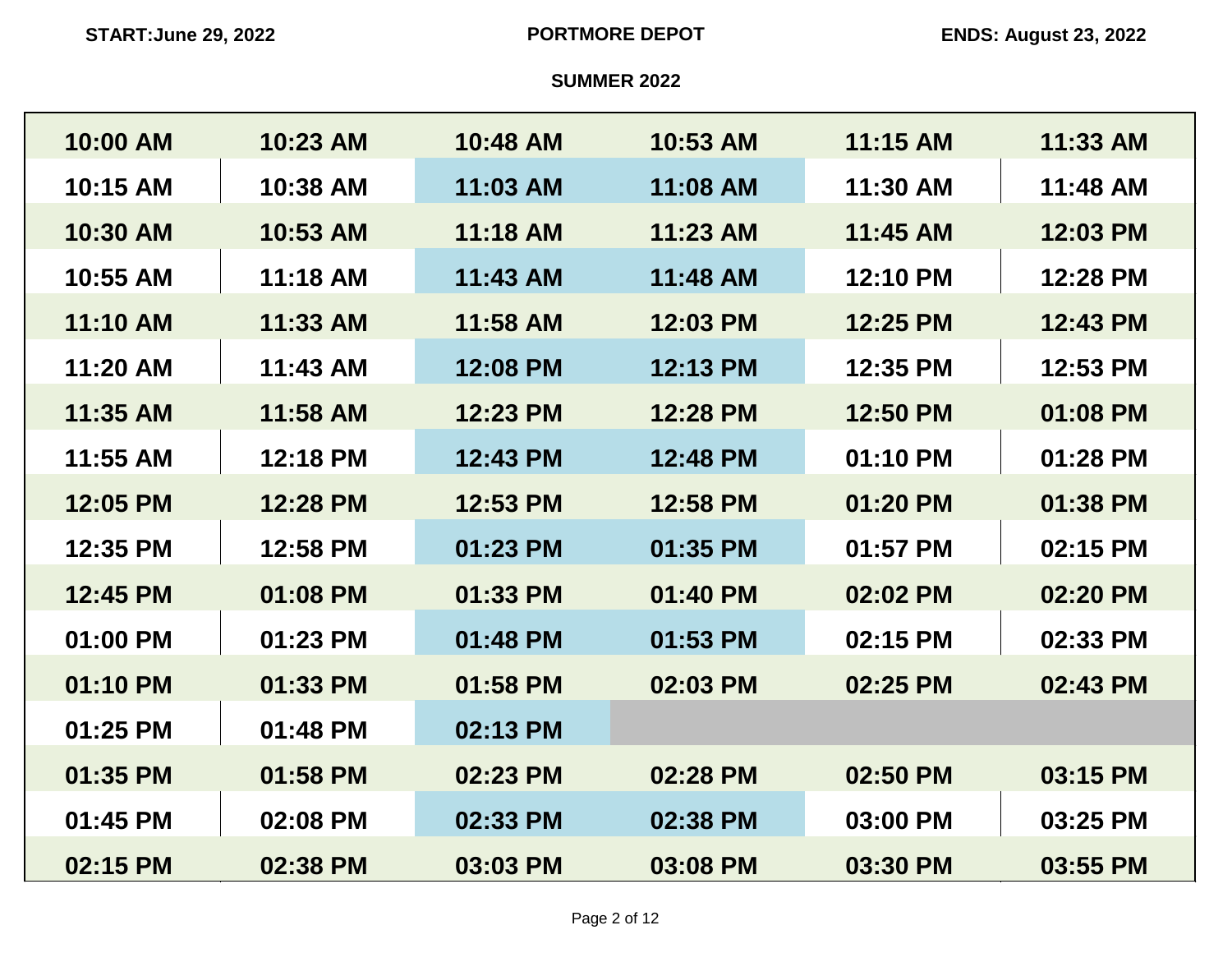| 02:35 PM | 02:58 PM | 03:23 PM | 03:26 PM | 03:48 PM | 04:13 PM |
|----------|----------|----------|----------|----------|----------|
| 02:45 PM | 03:08 PM | 03:33 PM | 03:38 PM | 04:00 PM | 04:25 PM |
| 03:15 PM | 03:38 PM | 04:03 PM | 04:06 PM | 04:38 PM | 05:13 PM |
| 03:30 PM | 03:53 PM | 04:18 PM | 04:23 PM | 04:58 PM | 05:33 PM |
| 04:00 PM | 04:23 PM | 04:48 PM | 04:53 PM | 05:28 PM | 06:03 PM |
| 04:15 PM | 04:38 PM | 05:03 PM | 05:08 PM | 05:43 PM | 06:18 PM |
| 04:30 PM | 04:53 PM | 05:18 PM | 05:20 PM | 05:55 PM | 06:30 PM |
| 04:50 PM | 05:13 PM | 05:38 PM |          |          |          |
| 05:15 PM | 05:38 PM | 06:03 PM | 06:05 PM | 06:40 PM | 07:15 PM |
| 05:35 PM | 05:58 PM | 06:23 PM | 06:25 PM | 07:00 PM | 07:35 PM |
| 06:05 PM | 06:28 PM | 06:53 PM | 06:55 PM | 07:30 PM | 07:55 PM |
| 06:20 PM | 06:43 PM | 07:08 PM | 07:10 PM | 07:40 PM | 08:00 PM |
| 06:35 PM | 06:58 PM | 07:23 PM | 07:33 PM | 07:55 PM | 08:15 PM |
| 07:20 PM | 07:43 PM | 08:06 PM | 08:16 PM | 08:38 PM | 08:58 PM |
| 07:40 PM | 07:58 PM | 08:21 PM | 08:23 PM | 08:45 PM | 09:05 PM |
| 08:00 PM | 08:18 PM | 08:41 PM | 08:51 PM | 09:13 PM | 09:33 PM |
| 08:30 PM | 08:48 PM | 09:11 PM | 09:13 PM | 09:35 PM | 09:55 PM |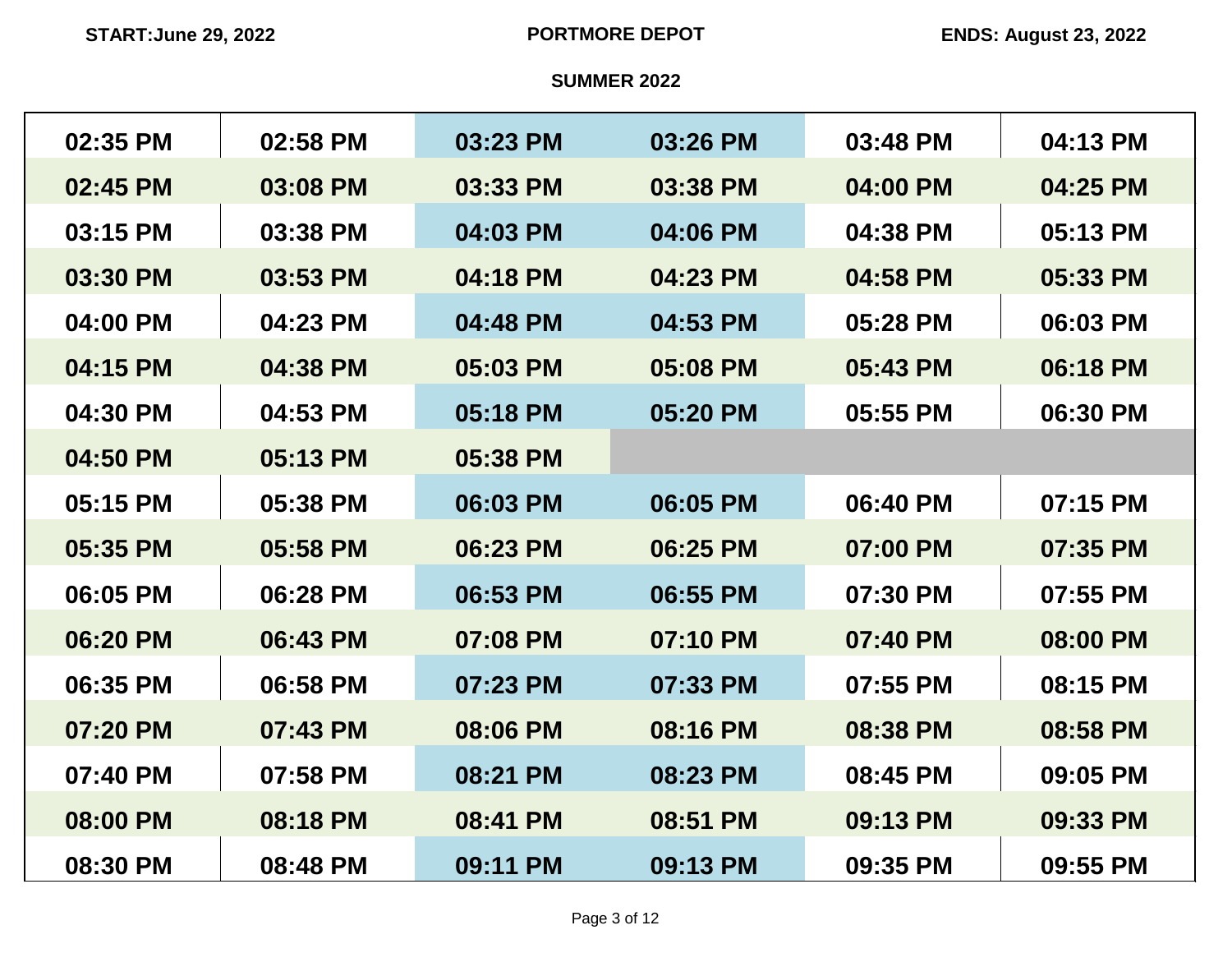| <b>START: June 29, 2022</b> |          |          | <b>PORTMORE DEPOT</b> |          | <b>ENDS: August 23, 2022</b> |
|-----------------------------|----------|----------|-----------------------|----------|------------------------------|
|                             |          |          | <b>SUMMER 2022</b>    |          |                              |
| 09:35 PM                    | 09:58 PM | 10:23 PM | 10:35 PM              | 11:00 PM | 11:20 PM                     |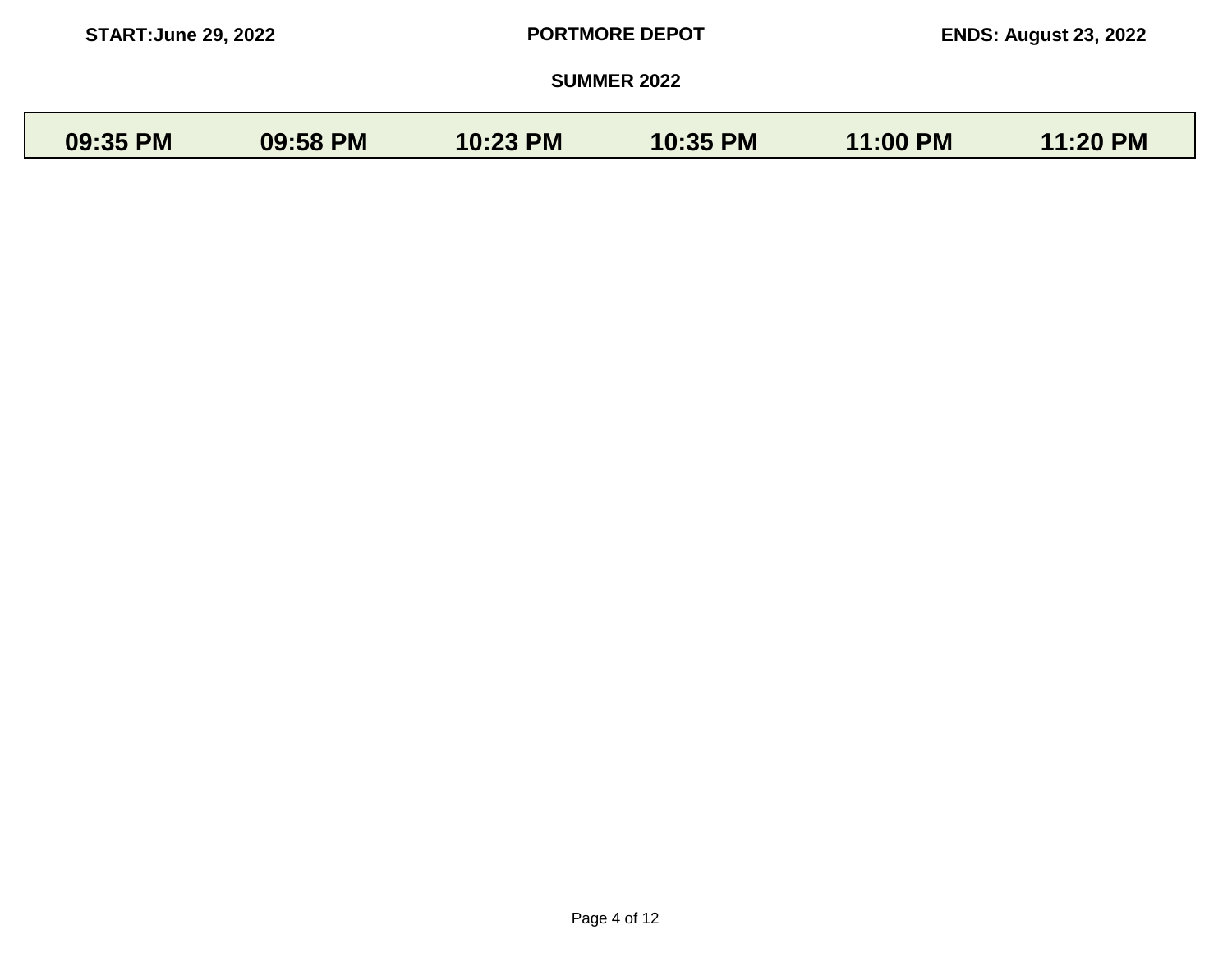| <b>ROUTE# 17A GREATER PORTMORE - HALF-WAY-TREE (SATURDAYS)</b> |                                |               |               |                                |                                   |
|----------------------------------------------------------------|--------------------------------|---------------|---------------|--------------------------------|-----------------------------------|
| <b>GREATER</b><br><b>PMORE</b>                                 | <b>Dawkins</b><br><b>Drive</b> | <b>HWT</b>    | <b>HWT</b>    | <b>Portmore</b><br><b>Mall</b> | <b>GREATER</b><br><b>PORTMORE</b> |
| <b>Depart</b>                                                  | <b>Depart</b>                  | <b>Arrive</b> | <b>Depart</b> | <b>Depart</b>                  | <b>Arrive</b>                     |
| 05:00 AM                                                       | 05:20 AM                       | 05:42 AM      | 05:52 AM      | 06:14 AM                       | 06:34 AM                          |
| 05:35 AM                                                       | 05:55 AM                       | 06:17 AM      | 06:27 AM      | 06:49 AM                       | 07:09 AM                          |
| 06:10 AM                                                       | 06:30 AM                       | 06:52 AM      | 07:02 AM      | 07:24 AM                       | 07:44 AM                          |
| 06:45 AM                                                       | 07:05 AM                       | 07:27 AM      | 07:37 AM      | 07:59 AM                       | 08:19 AM                          |
| 07:20 AM                                                       | 07:40 AM                       | 08:02 AM      | 08:12 AM      | 08:34 AM                       | 08:54 AM                          |
| 07:55 AM                                                       | 08:15 AM                       | 08:37 AM      | 08:47 AM      | 09:09 AM                       | 09:29 AM                          |
| 08:30 AM                                                       | 08:50 AM                       | 09:12 AM      | 09:22 AM      | 09:44 AM                       | 10:04 AM                          |
| 09:05 AM                                                       | 09:25 AM                       | 09:47 AM      | 09:57 AM      | 10:19 AM                       | 10:39 AM                          |
| 09:40 AM                                                       | 10:00 AM                       | 10:22 AM      | 10:32 AM      | 10:54 AM                       | 11:14 AM                          |
| 10:15 AM                                                       | 10:35 AM                       | 10:57 AM      | 11:07 AM      | 11:29 AM                       | 11:49 AM                          |
| 10:50 AM                                                       | 11:10 AM                       | 11:32 AM      | 11:42 AM      | 12:04 PM                       | 12:24 PM                          |
| 11:25 AM                                                       | 11:45 AM                       | 12:07 PM      | 12:14 PM      | 12:39 PM                       | 12:59 PM                          |
| 12:00 PM                                                       | 12:20 PM                       | 12:45 PM      | 12:52 PM      | 01:17 PM                       | 01:37 PM                          |
| 12:35 PM                                                       | 12:55 PM                       | 01:20 PM      | 01:27 PM      | 01:52 PM                       | 02:12 PM                          |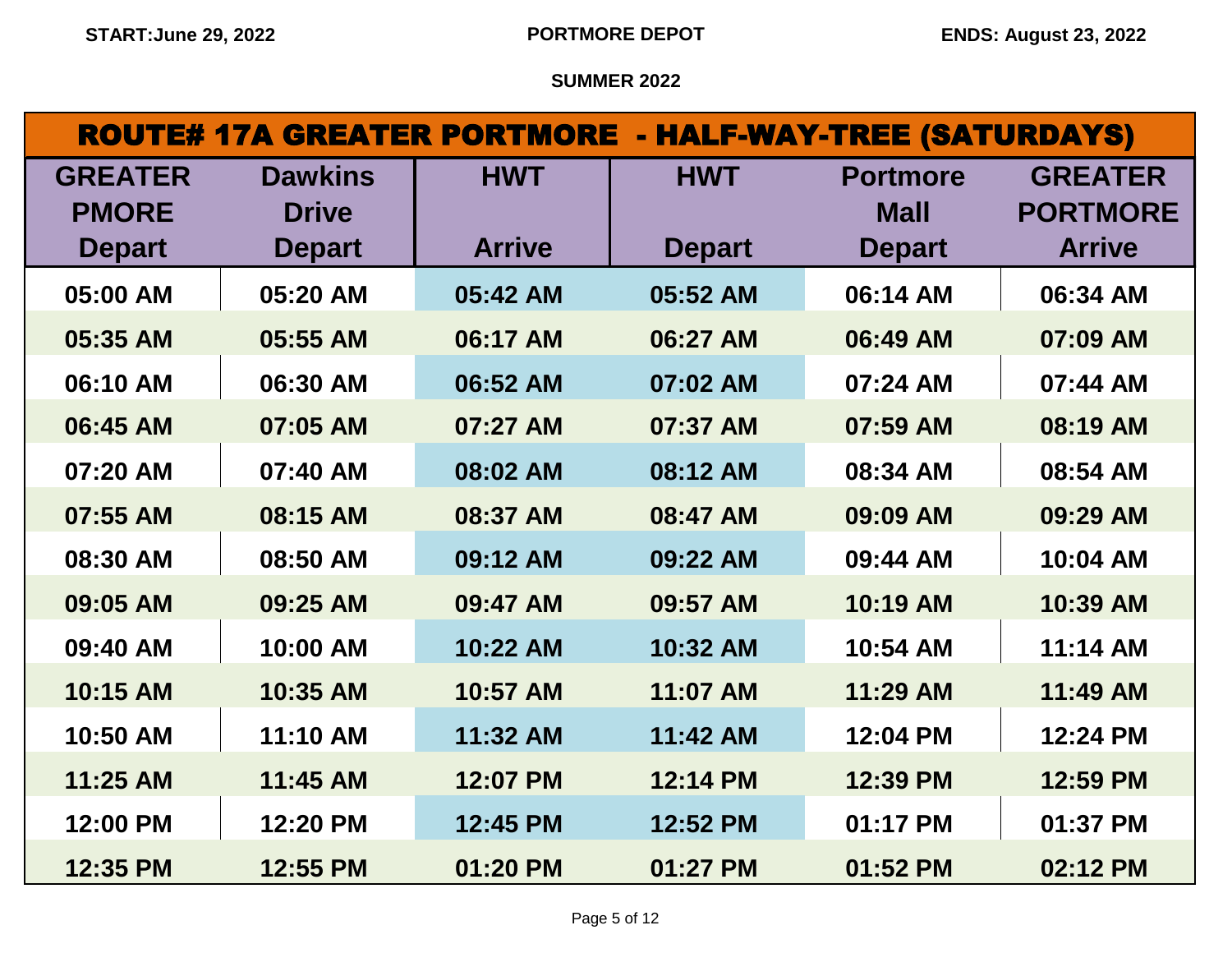| 01:10 PM | 01:30 PM | 01:55 PM | 02:02 PM | 02:27 PM | 02:47 PM |
|----------|----------|----------|----------|----------|----------|
| 01:45 PM | 02:05 PM | 02:30 PM | 02:37 PM | 03:02 PM | 03:22 PM |
| 02:20 PM | 02:40 PM | 03:05 PM | 03:12 PM | 03:37 PM | 03:57 PM |
| 02:55 PM | 03:15 PM | 03:40 PM | 03:47 PM | 04:12 PM | 04:32 PM |
| 03:30 PM | 03:50 PM | 04:15 PM | 04:22 PM | 04:47 PM | 05:07 PM |
| 04:05 PM | 04:25 PM | 04:50 PM | 04:57 PM | 05:22 PM | 05:42 PM |
| 04:40 PM | 05:00 PM | 05:25 PM | 05:32 PM | 05:57 PM | 06:17 PM |
| 05:15 PM | 05:35 PM | 06:00 PM | 06:07 PM | 06:32 PM | 06:52 PM |
| 05:50 PM | 06:10 PM | 06:35 PM | 06:42 PM | 07:07 PM | 07:27 PM |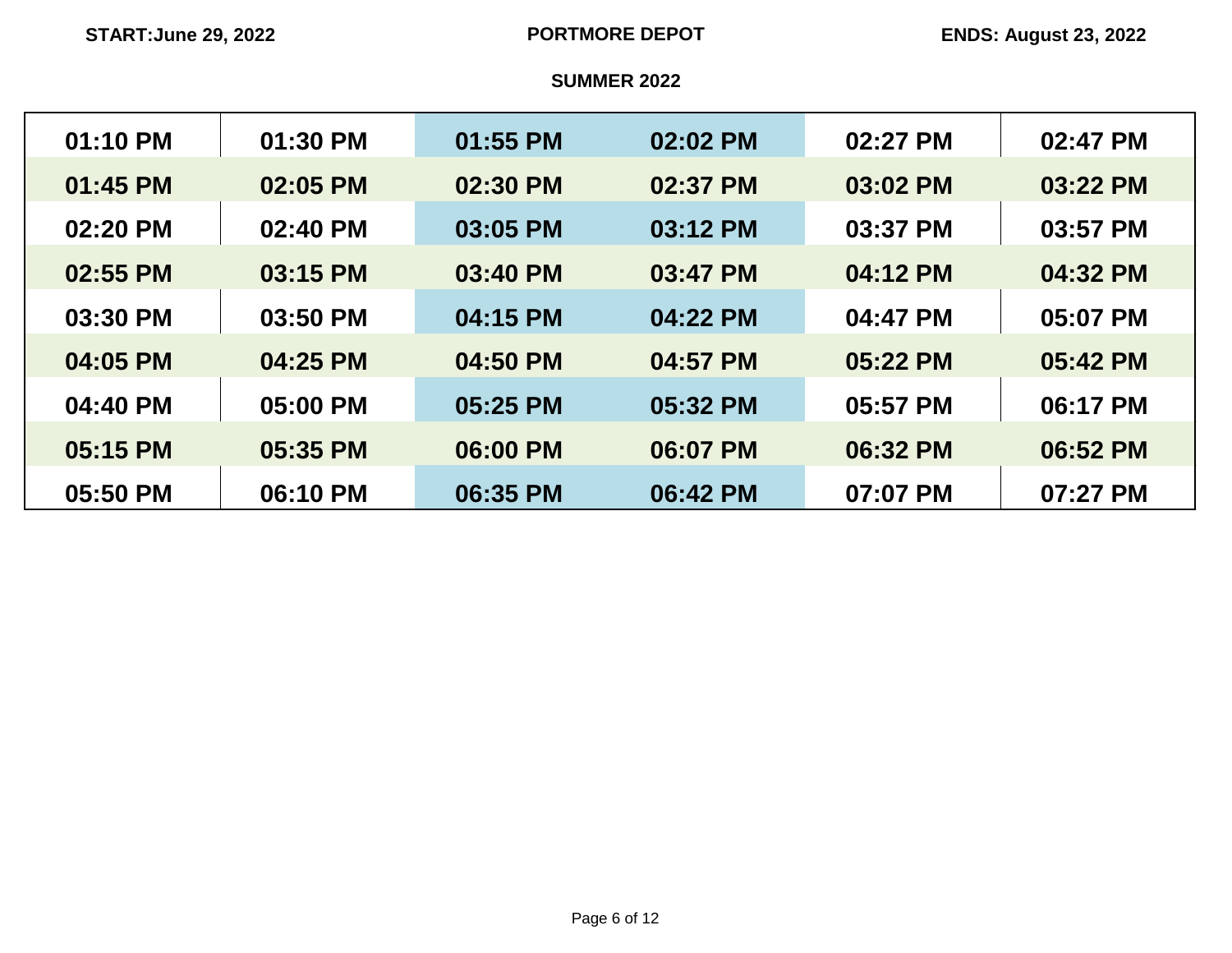| 06:25 PM | 06:45 PM | 07:10 PM | 07:17 PM | 07:42 PM | 08:02 PM |
|----------|----------|----------|----------|----------|----------|
| 07:00 PM | 07:20 PM | 07:45 PM | 07:52 PM | 08:17 PM | 08:37 PM |
| 07:35 PM | 07:55 PM | 08:20 PM | 08:27 PM | 08:52 PM | 09:10 PM |
| 08:10 PM | 08:30 PM | 08:50 PM | 09:00 PM | 09:25 PM | 09:43 PM |
| 08:45 PM | 09:05 PM | 09:25 PM | 09:30 PM | 09:55 PM | 10:13 PM |
| 09:20 PM | 09:40 PM | 10:00 PM | 10:05 PM | 10:30 PM | 10:48 PM |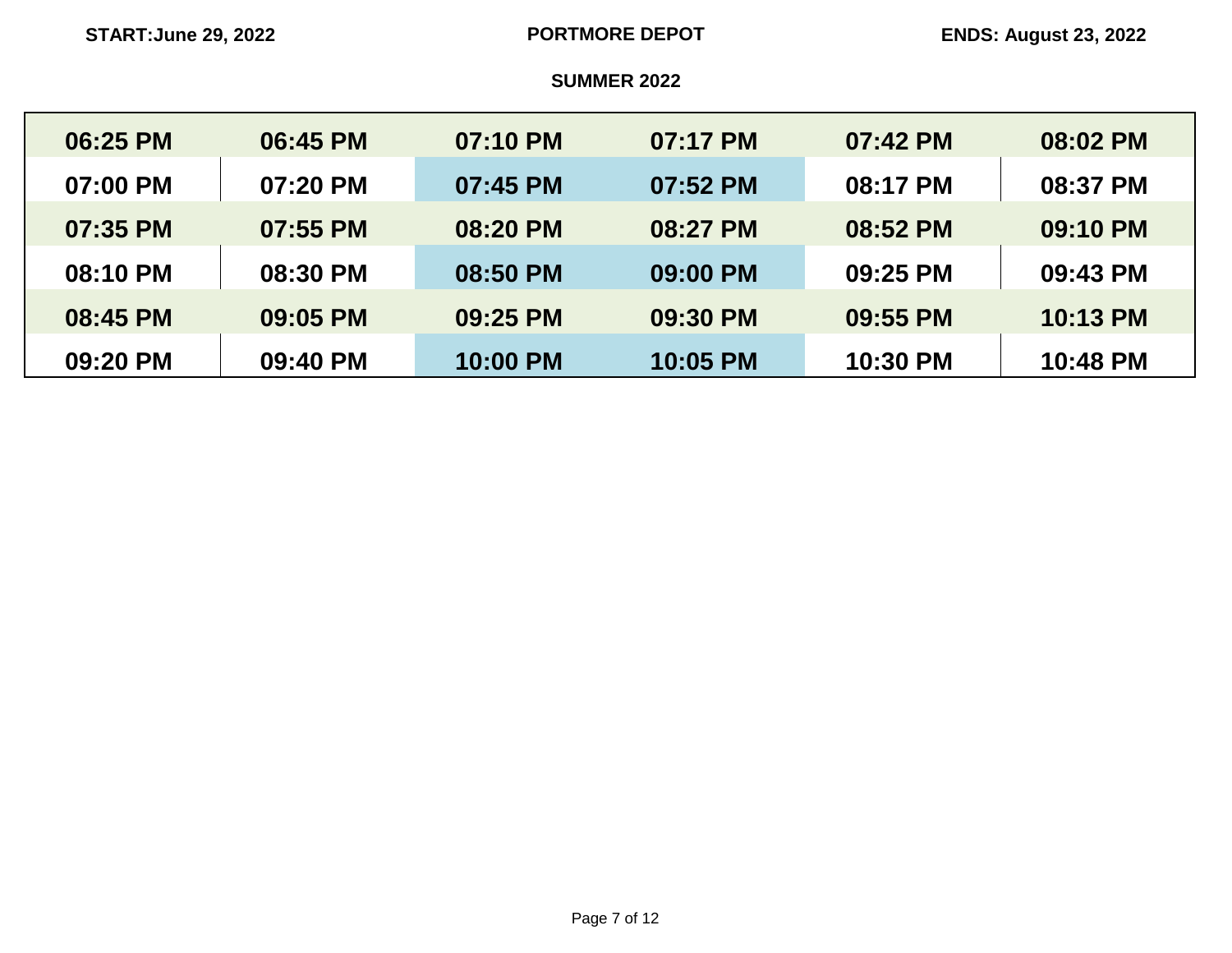| <b>ROUTE# 17A GREATER PORTMORE - HALF-WAY-TREE (SUNDAYS)</b> |                |               |               |                 |                 |
|--------------------------------------------------------------|----------------|---------------|---------------|-----------------|-----------------|
| <b>GREATER</b>                                               | <b>Dawkins</b> | <b>HWT</b>    | <b>HWT</b>    | <b>Portmore</b> | <b>GREATER</b>  |
| <b>PMORE</b>                                                 | <b>Drive</b>   |               |               | <b>Mall</b>     | <b>PORTMORE</b> |
| <b>Depart</b>                                                | <b>Depart</b>  | <b>Arrive</b> | <b>Depart</b> | <b>Depart</b>   | <b>Arrive</b>   |
| 05:45 AM                                                     | 06:05 AM       | 06:25 AM      | 06:31 AM      | 06:49 AM        | 07:09 AM        |
| 06:15 AM                                                     | 06:35 AM       | 06:55 AM      | 07:01 AM      | 07:19 AM        | 07:39 AM        |
| 06:45 AM                                                     | 07:05 AM       | 07:25 AM      | 07:31 AM      | 07:49 AM        | 08:09 AM        |
| 07:15 AM                                                     | 07:35 AM       | 07:55 AM      | 08:01 AM      | 08:19 AM        | 08:39 AM        |
| 07:45 AM                                                     | 08:05 AM       | 08:25 AM      | 08:31 AM      | 08:49 AM        | 09:09 AM        |
| 08:15 AM                                                     | 08:35 AM       | 08:55 AM      | 09:01 AM      | 09:22 AM        | 09:42 AM        |
| 08:45 AM                                                     | 09:05 AM       | 09:23 AM      | 09:29 AM      | 09:50 AM        | 10:10 AM        |
| 09:15 AM                                                     | 09:35 AM       | 09:53 AM      | 09:59 AM      | 10:20 AM        | 10:40 AM        |
| 09:45 AM                                                     | 10:05 AM       | 10:23 AM      | 10:29 AM      | 10:50 AM        | 11:10 AM        |
| 10:15 AM                                                     | 10:35 AM       | 10:53 AM      | 10:59 AM      | 11:20 AM        | 11:40 AM        |
| 10:45 AM                                                     | 11:05 AM       | 11:23 AM      | 11:29 AM      | 11:50 AM        | 12:10 PM        |
| 11:15 AM                                                     | 11:35 AM       | 11:53 AM      | 11:59 AM      | 12:20 PM        | 12:40 PM        |
| 11:45 AM                                                     | 12:05 PM       | 12:23 PM      | 12:29 PM      | 12:50 PM        | 01:10 PM        |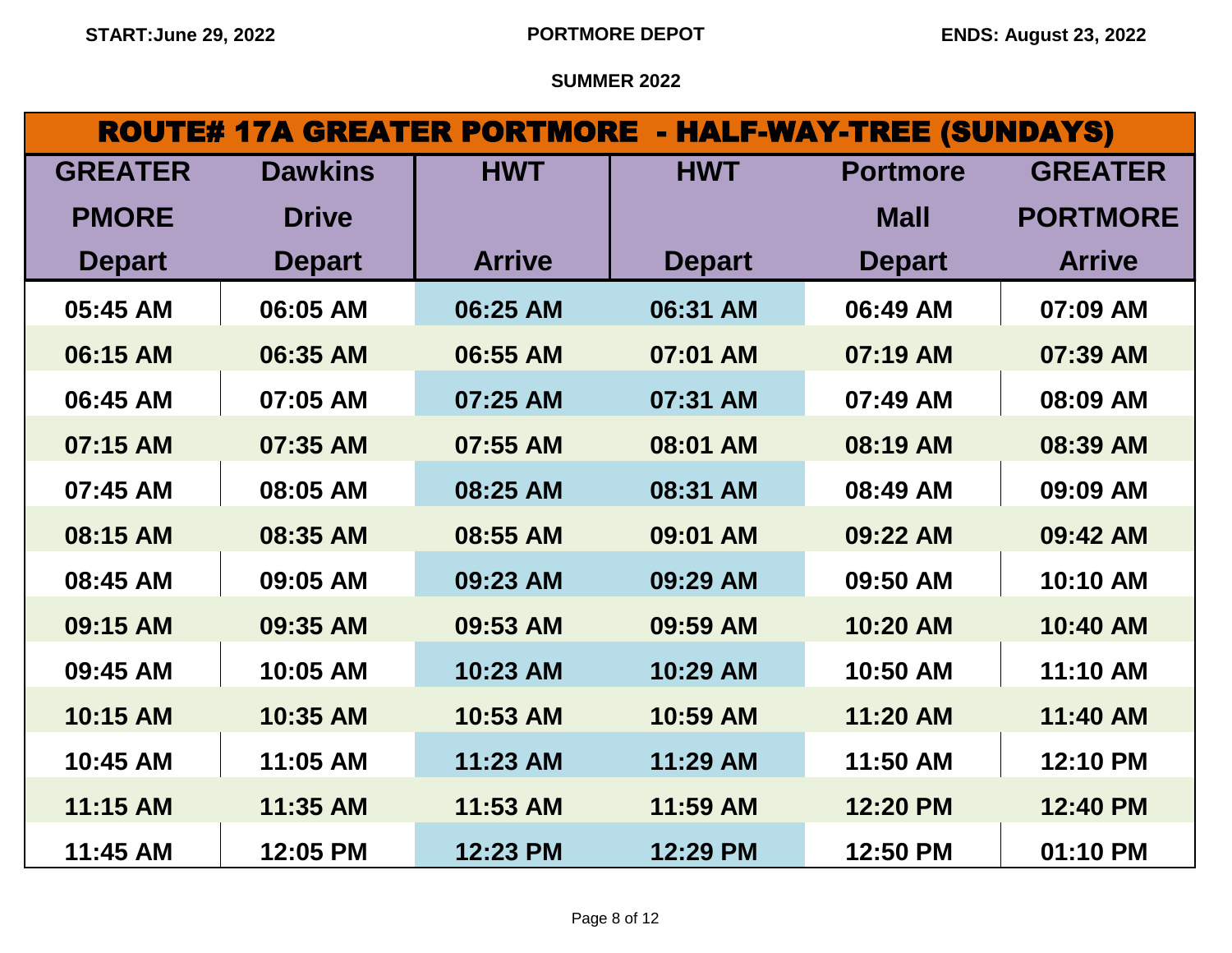| <b>START: June 29, 2022</b> |                 |                 | <b>PORTMORE DEPOT</b> |          | <b>ENDS: August 23, 2022</b> |
|-----------------------------|-----------------|-----------------|-----------------------|----------|------------------------------|
|                             |                 |                 | <b>SUMMER 2022</b>    |          |                              |
| 12:15 PM                    | <b>12:35 PM</b> | <b>12:53 PM</b> | 12:59 PM              | 01:20 PM | 01:40 PM                     |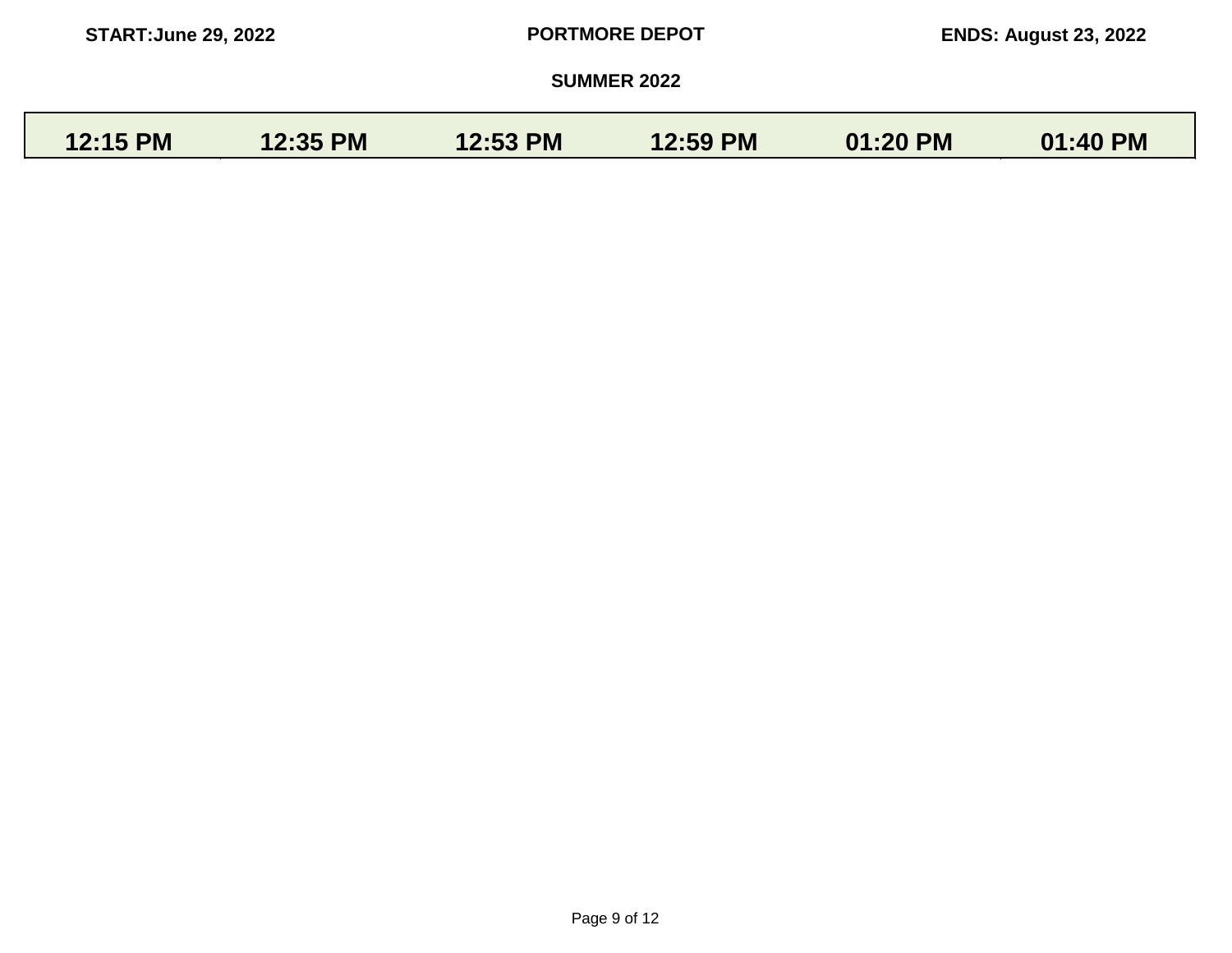| 12:45 PM | 01:05 PM | 01:23 PM | 01:29 PM | 01:50 PM | 02:10 PM |
|----------|----------|----------|----------|----------|----------|
| 01:15 PM | 01:35 PM | 01:53 PM | 01:59 PM | 02:20 PM | 02:44 PM |
| 01:45 PM | 02:05 PM | 02:23 PM | 02:32 PM | 02:53 PM | 03:17 PM |
| 02:15 PM | 02:33 PM | 02:51 PM | 03:00 PM | 03:21 PM | 03:45 PM |
| 02:50 PM | 03:08 PM | 03:26 PM | 03:35 PM | 03:56 PM | 04:20 PM |
| 03:20 PM | 03:38 PM | 03:56 PM | 04:05 PM | 04:26 PM | 04:50 PM |
| 03:53 PM | 04:11 PM | 04:29 PM | 04:38 PM | 04:59 PM | 05:23 PM |
| 04:26 PM | 04:44 PM | 05:02 PM | 05:11 PM | 05:32 PM | 05:56 PM |
| 04:59 PM | 05:17 PM | 05:35 PM | 05:44 PM | 06:05 PM | 06:29 PM |
| 05:32 PM | 05:50 PM | 06:08 PM | 06:17 PM | 06:38 PM | 07:02 PM |
| 06:05 PM | 06:23 PM | 06:41 PM | 06:50 PM | 07:11 PM | 07:35 PM |
| 06:38 PM | 06:56 PM | 07:14 PM | 07:23 PM | 07:44 PM | 08:08 PM |
| 07:13 PM | 07:31 PM | 07:49 PM | 07:58 PM | 08:19 PM | 08:43 PM |
| 07:48 PM | 08:06 PM | 08:24 PM | 08:33 PM | 08:54 PM | 09:18 PM |
| 08:23 PM | 08:41 PM | 08:59 PM | 09:08 PM | 09:29 PM | 09:53 PM |
| 09:00 PM | 09:18 PM | 09:36 PM | 09:45 PM | 10:06 PM | 10:30 PM |
|          |          |          |          |          |          |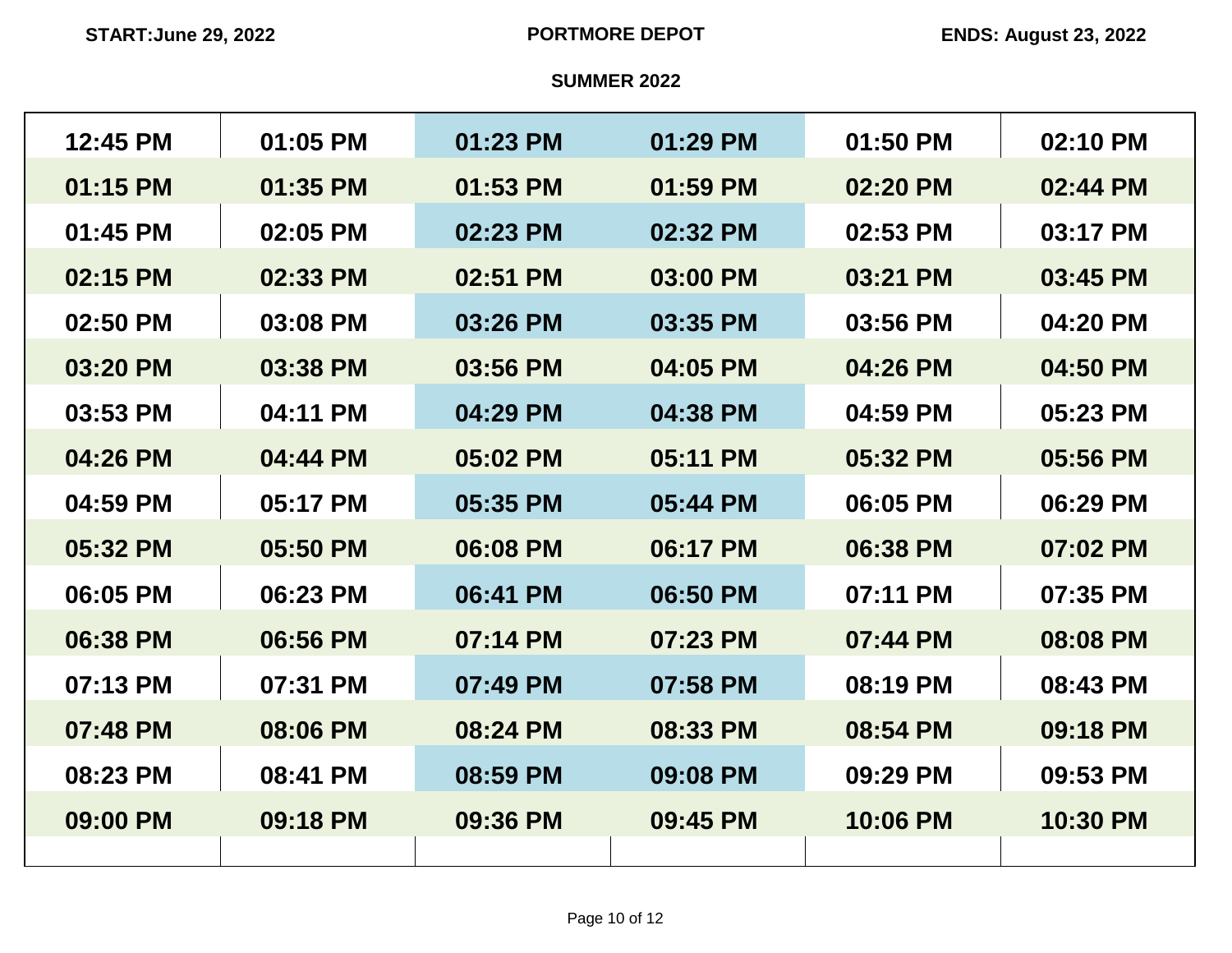| <b>ROUTE# 17A GREATER PORTMORE - HALF-WAY-TREE (PUBLIC HOLIDAYS)</b> |                                |               |               |                                |                                   |  |  |
|----------------------------------------------------------------------|--------------------------------|---------------|---------------|--------------------------------|-----------------------------------|--|--|
| <b>GREATER</b><br><b>PMORE</b>                                       | <b>Dawkins</b><br><b>Drive</b> | <b>HWT</b>    | <b>HWT</b>    | <b>Portmore</b><br><b>Mall</b> | <b>GREATER</b><br><b>PORTMORE</b> |  |  |
| <b>Depart</b>                                                        | <b>Depart</b>                  | <b>Arrive</b> | <b>Depart</b> | <b>Depart</b>                  | <b>Arrive</b>                     |  |  |
| 05:45 AM                                                             | 06:05 AM                       | 06:25 AM      | 06:31 AM      | 06:49 AM                       | 07:09 AM                          |  |  |
| 06:15 AM                                                             | 06:35 AM                       | 06:55 AM      | 07:01 AM      | 07:19 AM                       | 07:39 AM                          |  |  |
| 06:45 AM                                                             | 07:05 AM                       | 07:25 AM      | 07:31 AM      | 07:49 AM                       | 08:09 AM                          |  |  |
| 07:15 AM                                                             | 07:35 AM                       | 07:55 AM      | 08:01 AM      | 08:19 AM                       | 08:39 AM                          |  |  |
| 07:45 AM                                                             | 08:05 AM                       | 08:25 AM      | 08:31 AM      | 08:49 AM                       | 09:09 AM                          |  |  |
| 08:15 AM                                                             | 08:35 AM                       | 08:55 AM      | 09:01 AM      | 09:22 AM                       | 09:42 AM                          |  |  |
| 08:45 AM                                                             | 09:05 AM                       | 09:23 AM      | 09:29 AM      | 09:50 AM                       | 10:10 AM                          |  |  |
| 09:15 AM                                                             | 09:35 AM                       | 09:53 AM      | 09:59 AM      | 10:20 AM                       | 10:40 AM                          |  |  |
| 09:45 AM                                                             | 10:05 AM                       | 10:23 AM      | 10:29 AM      | 10:50 AM                       | 11:10 AM                          |  |  |
| 10:15 AM                                                             | 10:35 AM                       | 10:53 AM      | 10:59 AM      | 11:20 AM                       | 11:40 AM                          |  |  |
| 10:45 AM                                                             | 11:05 AM                       | 11:23 AM      | 11:29 AM      | 11:50 AM                       | 12:10 PM                          |  |  |
| 11:15 AM                                                             | 11:35 AM                       | 11:53 AM      | 11:59 AM      | 12:20 PM                       | 12:40 PM                          |  |  |
| 11:45 AM                                                             | 12:05 PM                       | 12:23 PM      | 12:29 PM      | 12:50 PM                       | 01:10 PM                          |  |  |